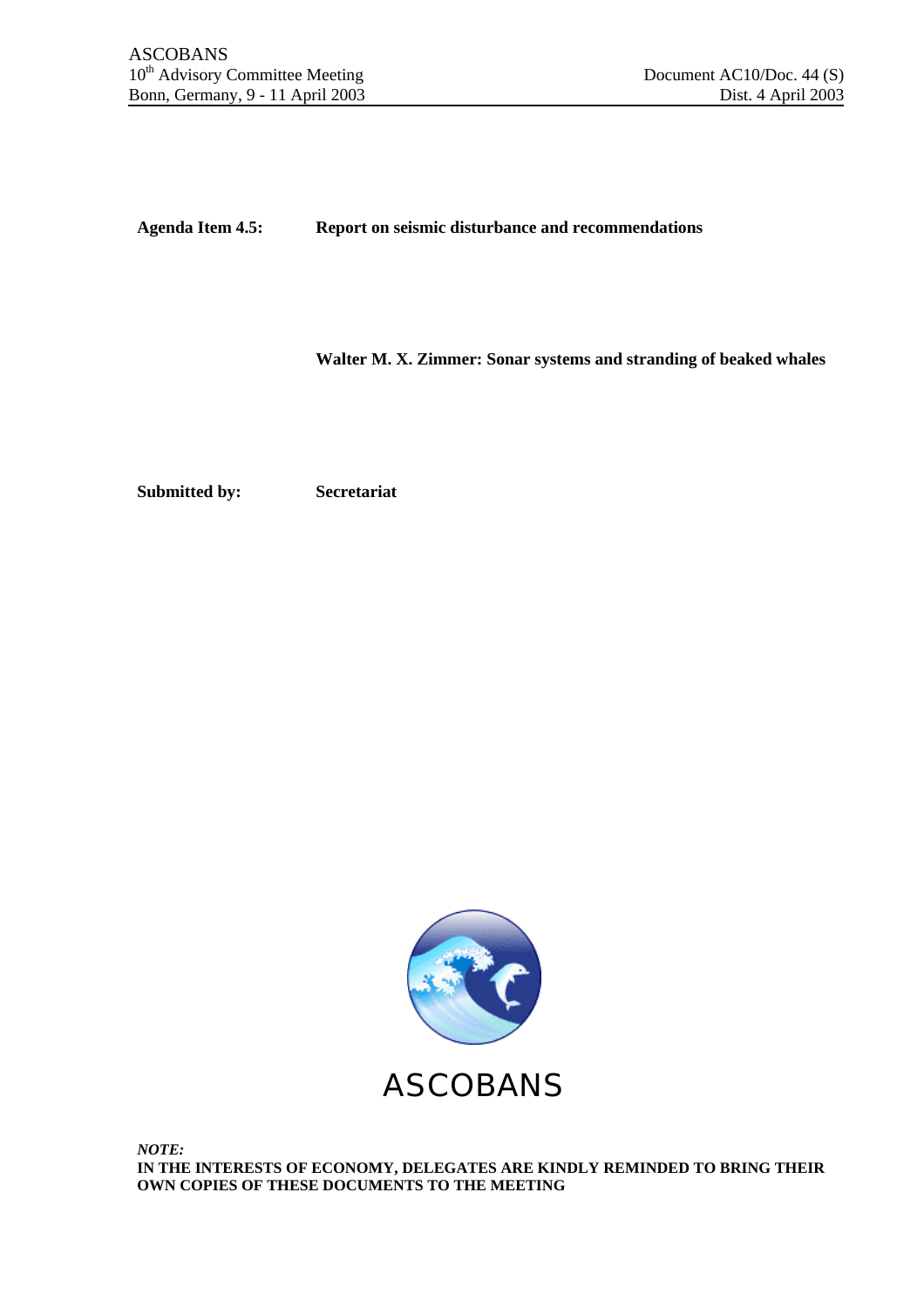# **Sonar systems and stranding of beaked whales**

Walter M.X. Zimmer SACLANT Undersea Research Centre La Spezia, Italy walter@saclantc.nato.int

There is increasing evidence that some military sonar operations coincide with mass stranding of beaked whales. Two of these stranding events were analyzed extensively and relevant sonar parameters disclosed.

Although the controversy around the National Marine Fishery Service permit for the SURTASS-LFA (US) continues to fuel public and legal interest, the focus on SURTASS-LFA is misleading in understanding the cause and effect between sonar systems and beaked whale mass stranding events.

This presentation summarizes information on the recent stranding events and the sonar systems involved. It addresses the need of appropriate acoustic risk assessment and mitigation and describes the approach taken by the NATO SACLANT Undersea Research Centre (SLC) to deal with this issue.

#### *Stranding events*

The following stranding events related to military sonar activities aroused considerable public interest.

Greece 1996

On May12 and 13, 12-13 *Ziphius cavirostris* stranded along 35 km of the coast in Kyparissiakos Gulf. During this period NATO SLC carried out low and midfrequency active sonar trials. [1]

Findings: No investigations of the whales' inner ear were carried out. [1]

#### Bahamas 2000

"On March 15 and 16,… a multi species stranding of seventeen marine mammals was discovered in the Northeast and Northwest Providence Channels on Bahamas Islands. The stranding took place within 24 hours of U.S. Navy ships using mid-range sonar as they passed through the Northeast and Northwest Providence Channels" [2]

#### Findings:

"All [specimens examined] showed cerebral ventricular and subarachnoid hemorrhages, small (petechial) hemorrhages in the acoustic fats of the jaw and melon, and blood in the inner ear without round window damage (that is, the blood may have either originated in the inner ear or diffused to it from hemorrhages sites in the subarachnoid space). No conclusion has yet been reached on whether these hemorrhages occurred before or after stranding." [3]

#### Madeira 2000

Three Cuvier's beaked whales stranded in Madeira archipelago coinciding with NATO Naval Exercises in the area surrounding Porto Santo Island, including the channel between Madeira and Porto Santo [6].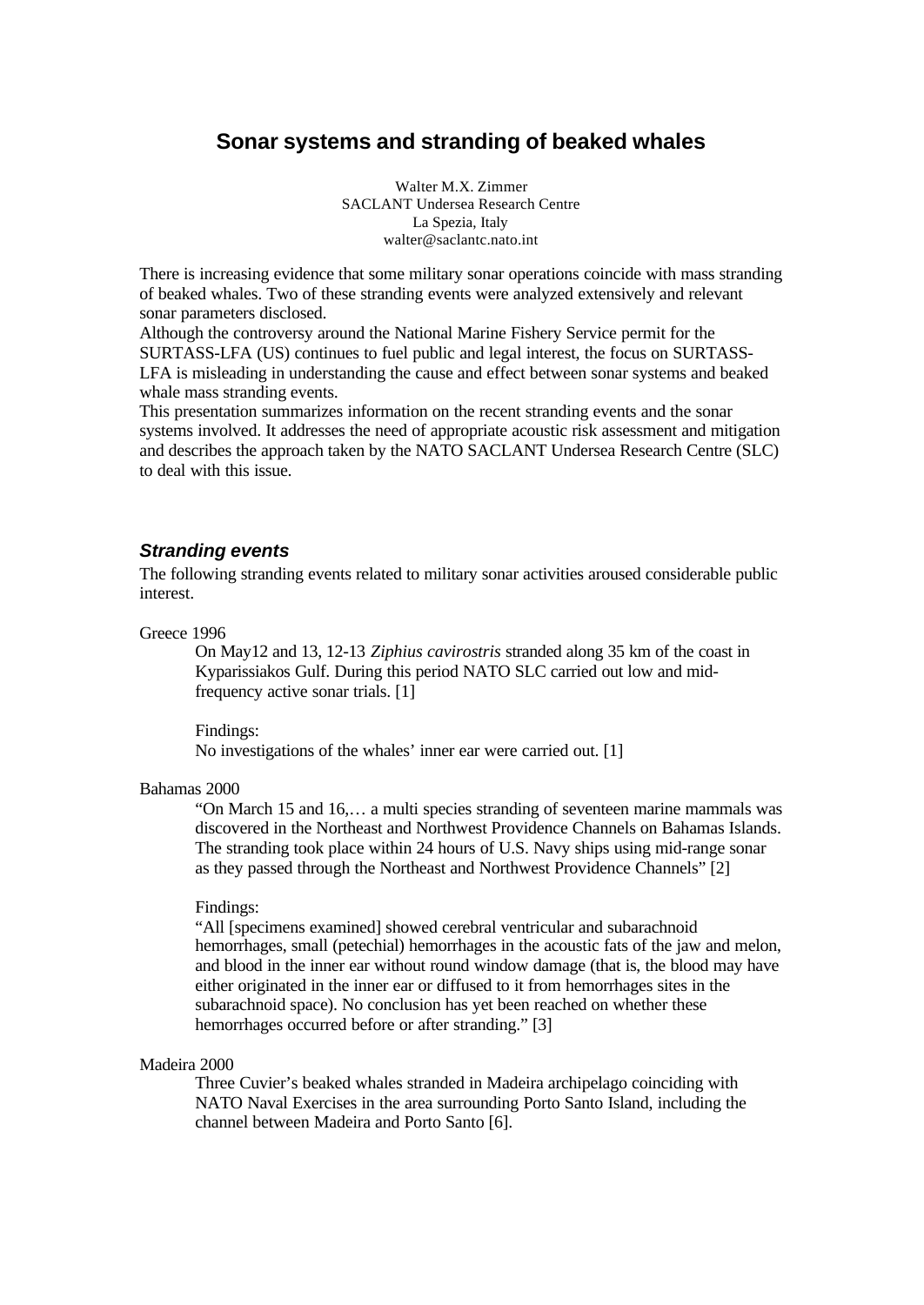Findings:

The results showed hemorrhages at the inner ear and sub-rachnoidal spaces consistent with a temporary acoustic induced trauma [7].

Canary Islands 2002

"In September 2002, a massive stranding of 14 animals belonging to three different ziphiidae family species took place in the Canary Islands"[5]. This event coincided with a Spanish-led Navy maneuver.

Findings:

"The most remarkable feature were inner ear hemorrhages and edema starting in the VIIIth cranial nerve and extending into the spriral ganglion and the cochlear channels"[5].

#### *Sonar types*

Active sonars emit pulses ("pings") and time the arrival of returning echoes. The distance of the target from the sonar is then given by one-half the round-trip travel time multiplied by the speed of sound.

Based on the purpose, active sonar systems may be described as Long-range detection sonar

LFAS Tactical sonar Short-range imaging sonar Side-scan sonar Multi beam sonar Environmental sonar Echo sounder Acoustic Doppler Current Profilers (ADCP) Acoustic tomography (e.g.: ATOC)

| Sonar Model           | SURTASS LFA SLC TVDS LF SLC TVDS MF AN/SQS-53C AN/SQS-56 |                            |                  |            |                 |
|-----------------------|----------------------------------------------------------|----------------------------|------------------|------------|-----------------|
| Reference             |                                                          |                            |                  |            |                 |
| Stranding             | nil                                                      | Greece 96                  | Greece 96        | Bahamas 00 | Bahamas 00      |
| Frequency (kHz)       |                                                          | $0.1 - 0.5$ 0.45-0.65, 0.7 | $2.8 - 3.2, 3.3$ | 2.6, 3.3   | 6.8, 7.5, 8.2   |
| Level (dB//uPa@1m)    | 240 (18*215)                                             | 214-228                    | 223-226          | $235+$     | 223             |
| Pulse duration (s)    | $6 - 100$                                                | $2+2$                      | $2+2$            | $0.5 - 2$  |                 |
| max Bandwidth (Hz)    | 30 <sup>1</sup>                                          | <b>200</b>                 | 400              | 100        | 100             |
| Repetition rate (s)   | 360-900                                                  | 60                         | 60               | 26         | 26              |
| vert Beam width (deg) | $5.5/11$ ?                                               | 23                         | 24 <sub>1</sub>  | 40         | 30 <sub>l</sub> |
| hor Beam width (deg)  | 360                                                      | <b>360</b>                 | 360              | 360/120    | 360             |
| Depth (m)             | 122                                                      | 60-90                      | 60-90            | 7.9        | 6.1             |
| duty cycle (%)        | $10 - 20$                                                |                            |                  |            | 8 <sup>1</sup>  |

Sonar systems related or possibly relevant to beaked whale stranding events

These transmit systems are typical long-range detection sonar characterized by

- The (long) pulse repetition rate,
- Small vertical beam width,
- Large horizontal aperture (mostly omni-directional in azimuth).

Short-range sonar system have a pulse repetition rate consistent with the water depth and comparable vertical and horizontal beam width (mostly pencil beams)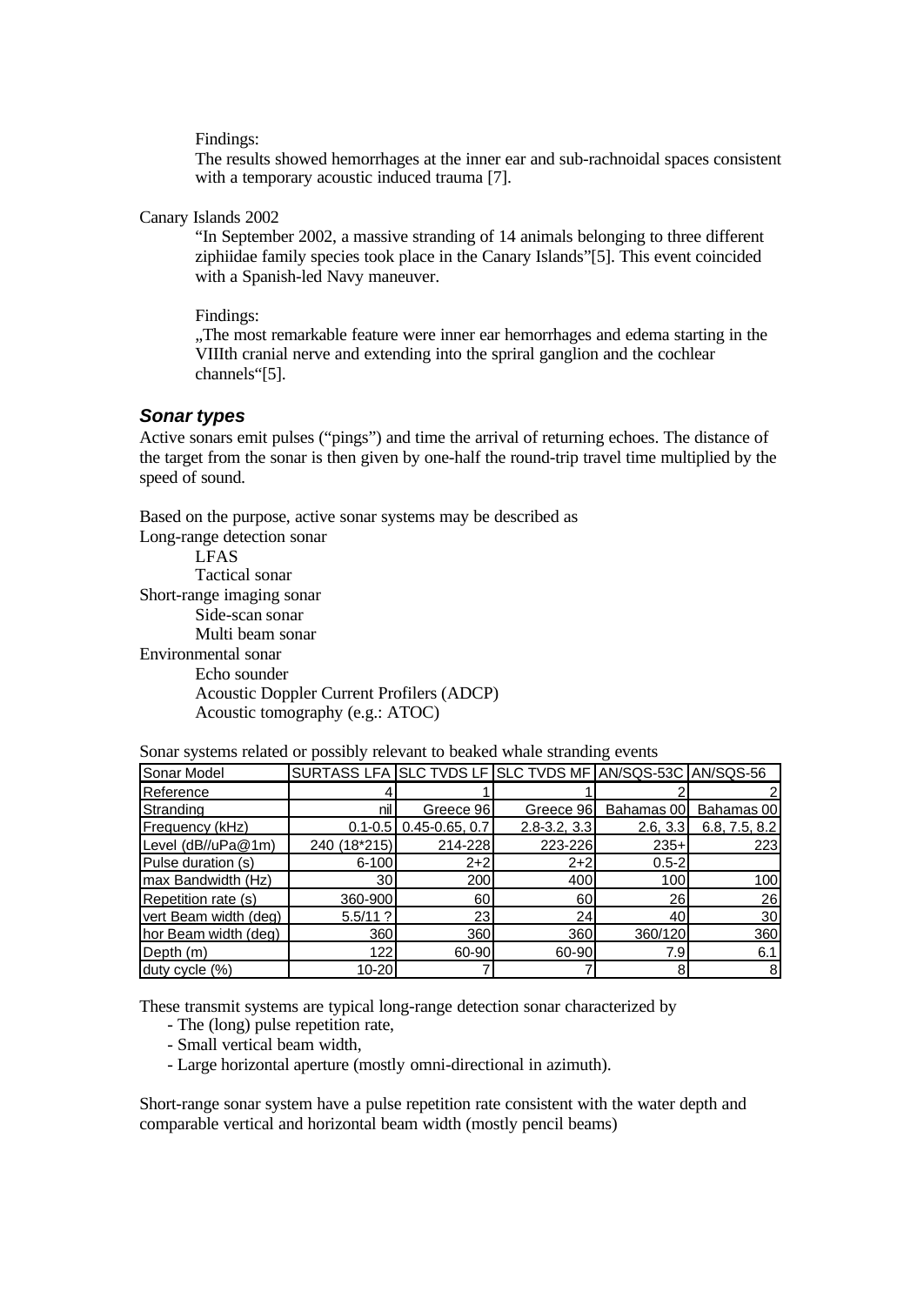#### *Sound exposure*

The exposure of sonar systems is assessed with the passive sonar equation

$$
RL = SL - TL
$$
  
SE = RL - NL + DI - RD

where

*RL* is the received level

*SL* is the transmitted source level

*TL* is the propagation or transmission loss from source to target

*SE* is the signal excess or the level which exceeds the required level for the specific task

*NL* is the spectral ambient noise level

*DI* is the directivity index of the receiving system

*RD* is the 'recognition differential' required for detection/reaction

## *Sound source level*

The sound source level is defined as the pressure level that would be measured at a reference distance of 1 m from an ideal point source radiating the same sound intensity as the actual source. It is a purely theoretical value.

In underwater applications, the source level is typically expressed as dB//uPa@1m, that is

$$
SL = 20 \log_{10}(\frac{pressure \ @ \ 1m}{1micoPa})
$$

Very close to the sound source, however, the so-called near field, the sound intensity does not follow simple relations as it is generated by an extended surface. The total sound intensity can be measured properly and described by a single number only at a certain distance. The maximum sound pressure level is also only measured in the axis of the transmit beam pattern. For example, the SURTASS LFA consists of an array of 18 sound sources. While it is correct to use 240 dB//uPa@1m as the maximum source level for long-range applications, the maximum received level close to the source may not exceed 215 dB//uPa@1m, which is the source level of a single source, as stated in the SURTASS LFA OEIS[4].

In practice the source level will be measured at distances, large enough to exclude near-field effects, but close enough to calculate the propagation loss between the reference and actual distance.

Direct comparison of source levels is only valid when the propagation media is not changed. The source level is not applicable to the comparison of effects of sound in water to effects in air. Sound intensity (W/m²) should be used instead.

$$
Intensity = \frac{pressure^2}{density * soundspeed}
$$

giving

$$
I_{\text{air}} = \frac{p_{\text{air}}^2}{0.442} = \frac{p_{\text{water}}^2}{1575} = I_{\text{water}}
$$

consequently for the same intensity, the sound pressure in air is less than in water

$$
p_{\text{air}} = \frac{p_{\text{water}}}{61.6}
$$

## *Sound propagation*

An understanding of sound propagation is crucial to the performance assessment of long range sonar systems and consequently also required for the evaluation of the exposure of marine life to sound.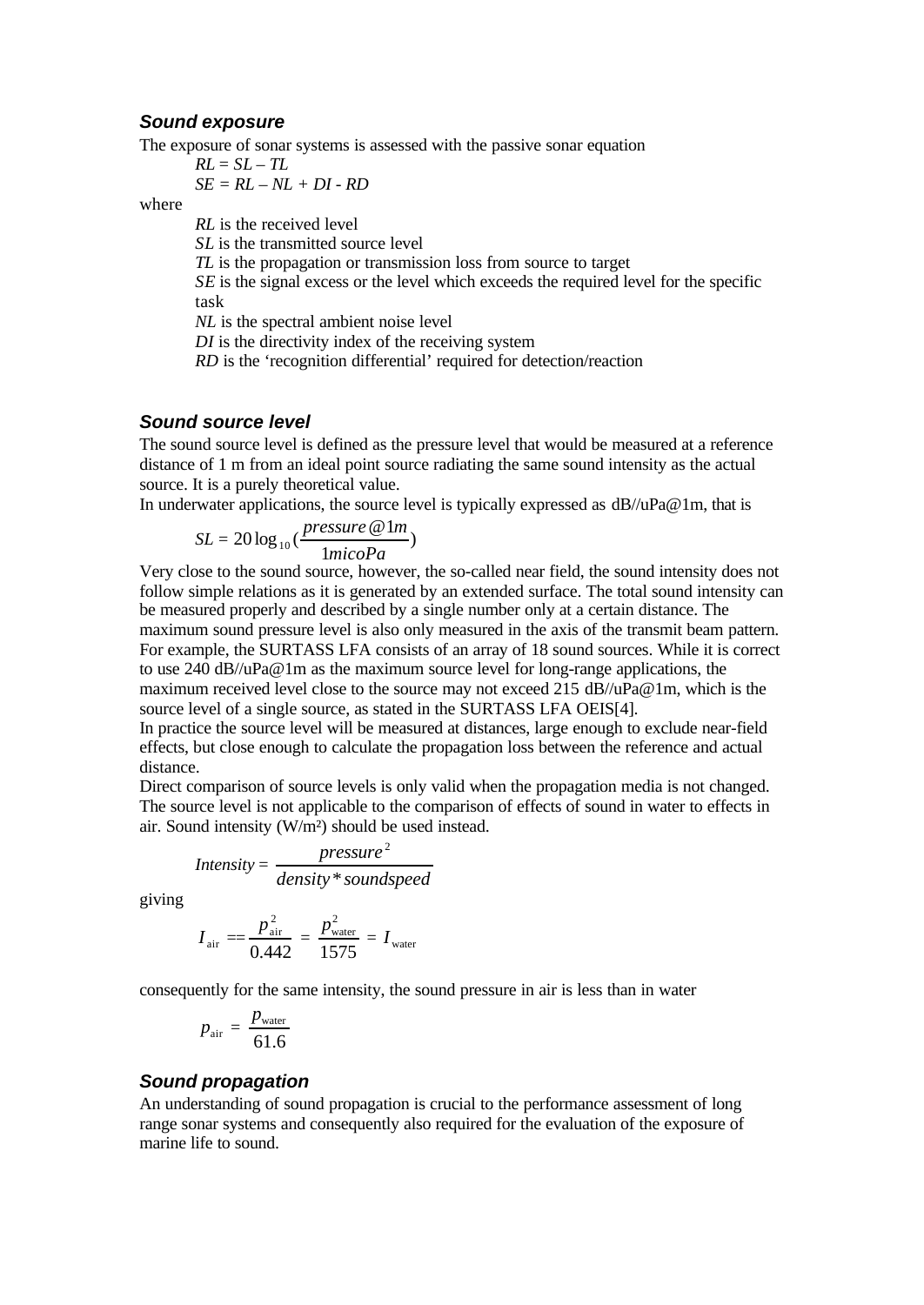In general, propagation loss is composed of losses due to distribution of energy (spreading loss), absorption of energy in the water column and loss as a consequence of interaction with the bottom.

#### **Spreading loss**

Spreading losses reflect the principle of energy conservation and depend only on the sound speed gradient in the ocean (Snell's law).

The sound speed itself is a function of water temperature, salinity and hydrostatic pressure. In deep water these parameters vary only little, the sound speed close to the surface will depend heavily on the seasons (varying temperatures).



**Figure 1 Typical deep sea sound speed profiles (1-4: winter, spring, summer, autumn) [8]**

*Spherical spreading* occurs in uniform media (constant sound speed) unaffected by boundaries. The transmission loss due to spherical spreading is given by

 $TL = 20 \log_{10} (R / \text{ km}) + 60$ 

*Cylindrical spreading* law applies when the sound energy is completely trapped in a thin layer. The transmission loss due to cylindrical spreading is given by

 $TL = 10\log_{10}(R/\text{km}) + 30$ 

The difference between spherical and cylindrical spreading is significant. As an example, a transmission loss of 90  $\overline{dB}$  is reached at 31 km for spherical spreading and at 1,000,000 km for cylindrical spreading.

To be useful, cylindrical spreading law must be modified with loss due to absorption and boundary (bottom) interaction.

*Shadow zones* develop for negative sound speed gradients.



**Figure 2 Shadow zone for downward reflecting sound speed profile [9]**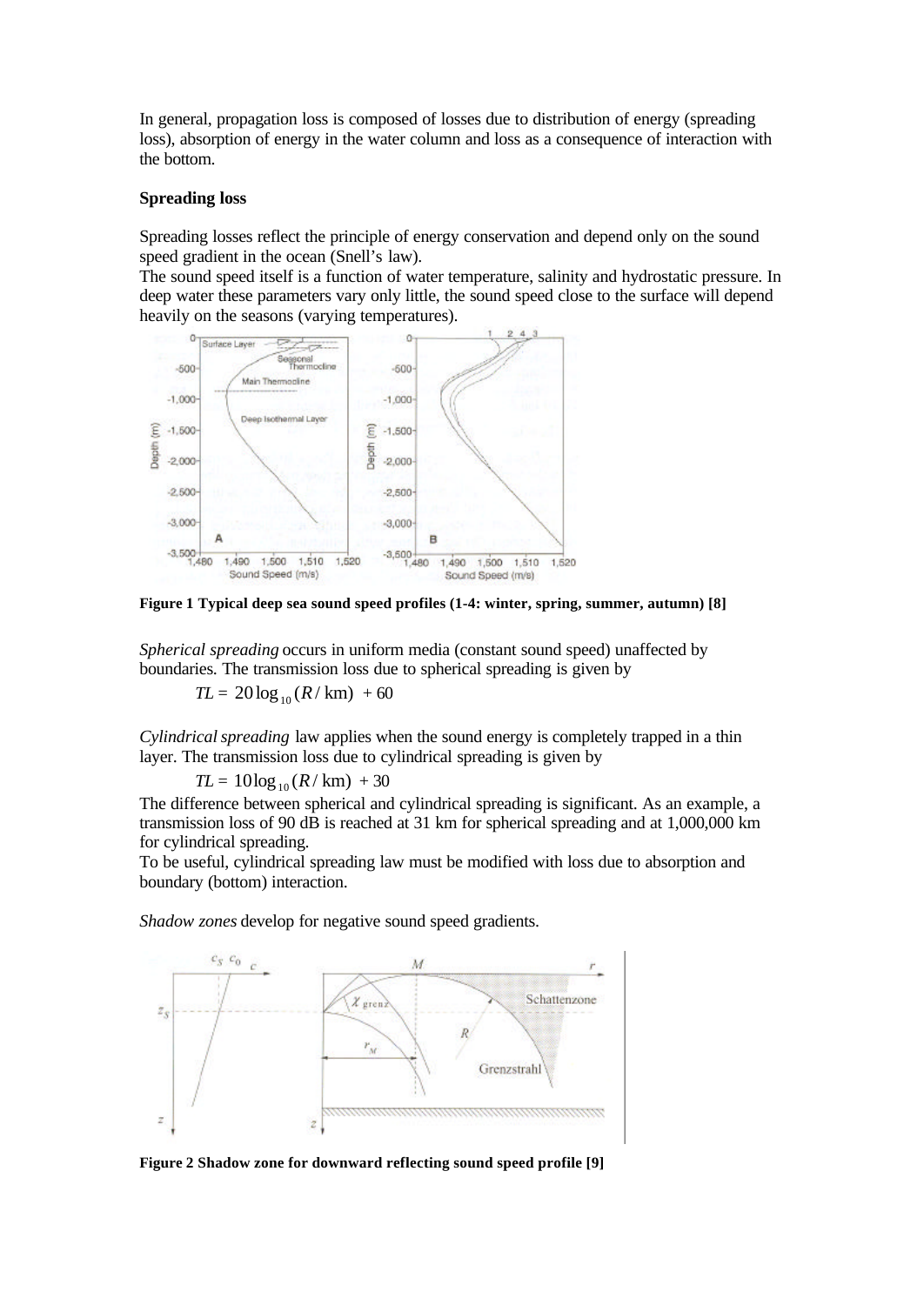This means that due to the onset of surface reflections there are areas where no sound enters (acoustic shadow).

#### *Surface channel*

If the water column can be described by two layers, where the surface layer has a positive and the lower layer has a negative sound speed gradient, sound energy may be trapped in this surface channel.



#### **Figure 3 Surface channel for a source depth of 15 m in a 60 m mixed layer [8]**

The amount of energy trapped in the surface channels depends on how large the positive sound speed gradient in the surface layer is. At very long distances the transmission loss follows more the cylindrical spreading. This scenario appeared to have played an important role in the Bahamas 2000 stranding [2].

#### *Deep sound channel*

Conversely, if the surface layer exhibits a negative and the lower layer a positive sound speed gradient, a deep sound channel develops.



## **Figure 4 Deep sound channel with source on the axis [8]**

The energy is in this case channeled around the depth of minimum sound speed. At very long distances the transmission loss follows more the cylindrical spreading. The depth of the sound channel depends mainly on the minimum water temperature. The lower this temperature the deeper this sound channel will be. In the Atlantic and Pacific Ocean, the deep sound channel may be in the order of 1000 m (Figure 4). In the Mediterranean Sea, the sound channel is in the order of 100 m.

In the Greece 96 stranding the sound source was within the sound channel [1].

A *Convergence zone* develops in a deep sound channel when the source is close to the surface and the water depth is greater than the critical depth where the sound speed equal the maximum sound speed above this depth.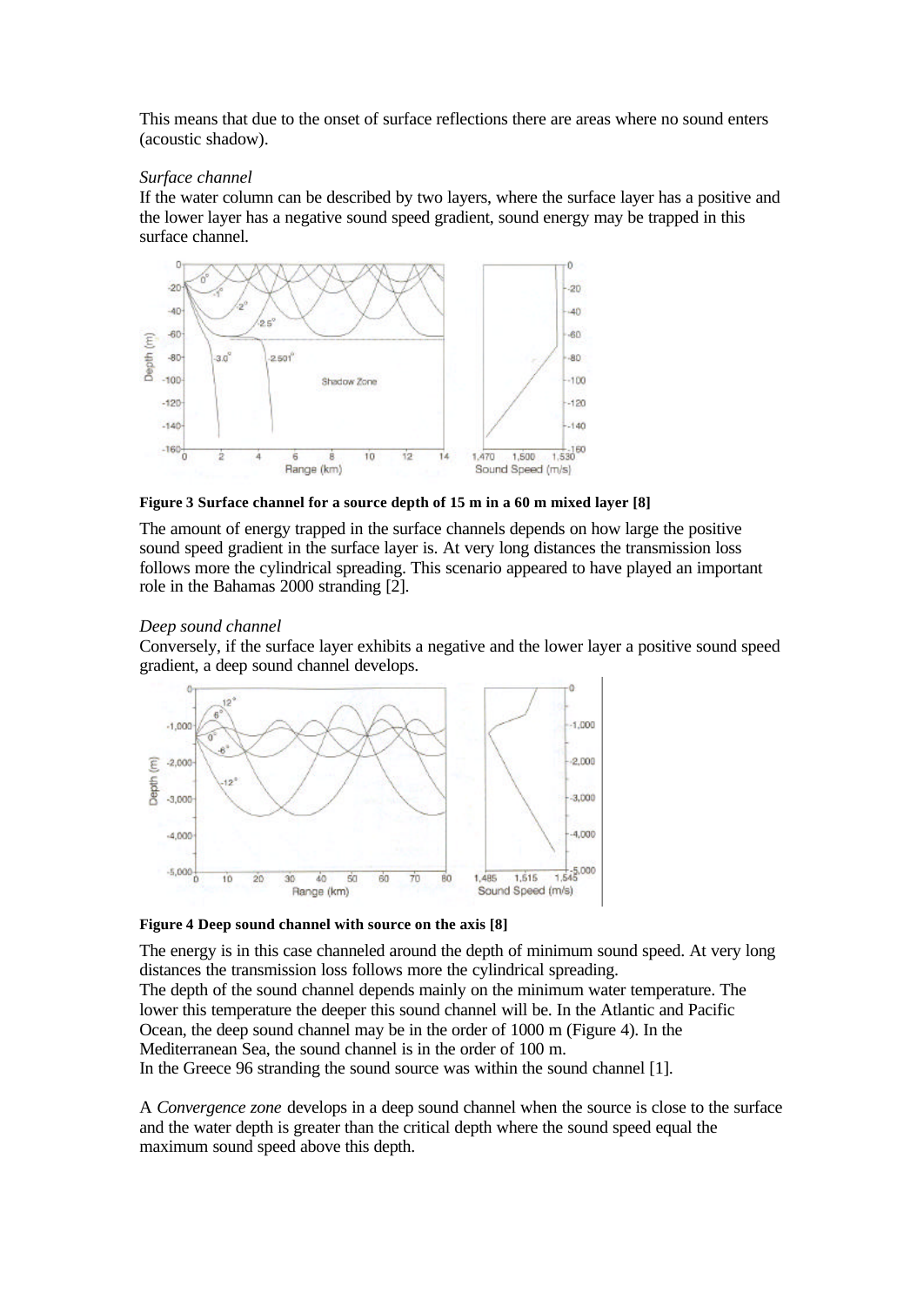

**Figure 5 Convergence zones with source at 60 m [8]**

In this case the acoustic energy will be first refracted from the surface and then back to the surface where a convergence zone develops. Shadow zones may develop between these convergence zones.

Considering the proposed depth of 122 m for the SURTASS LFA and its use in the Atlantic and Pacific Ocean with a deep sound channel at over 1000 m, one can assume that in most cases the sound propagation will develop convergence zones with embedded shadow zones and not follow the deep sound channel spreading. In special cases, sound propagation may occur in a surface duct.

*Shallow water* propagation is in principle cylindrical spreading with heavy bottom interaction. The transmission loss is determined primarily by the bottom characteristics (e.g.: the North and the Baltic Sea can be considered extremely shallow water). The ray theory approach to describe sound propagation usually fails in shallow water and should be replaced by modetheory.

In most cases, the above characterization of spreading losses is too simplistic as in the real ocean, the sound speed profile is usually sufficiently complicated that only a combination of the above categories could describe the propagation. In general and for real applications, transmission loss is measured or estimated with mathematical models which take not only the actual sound speed measurements into account but also absorption and the complex bottom parameters. At reasonable close ranges, however, sound propagation is in close agreement with spherical spreading.

## **Absorption**

Although different spreading preserves the total energy in the water, absorption removes acoustic energy from the propagation path. The absorption is frequency dependent and in sea water varies from 0.001 dB/km @ 0.1kHz to 30 dB/km @ 100 kHz

$$
a_0 = 0.036(f/kHz)^{1.5}
$$
 dB/km [8]

For low frequencies and short ranges the effect of absorption may be neglected. At large ranges, however, transmission loss due to absorption becomes significant. For example, we get a loss of 90 dB for 1kHz and a range of 2500 km.

## **Bottom Interaction**

The bottom is for sound propagation a medium with significantly different parameters (higher sound speed, higher absorption, sheer speed, etc). Most transmission loss programs model the bottom as a medium in which sound propagates. In general, the bottom introduces into the sound propagation increased absorption and scattering. Urick gives for Baltic Sea a bottom absorption in the order of 0.5 dB/km [11].

Usually only the specular (forward) reflection is used in propagation models. Energy scattered in all directions contributes to reverberation, which reduces sonar performance.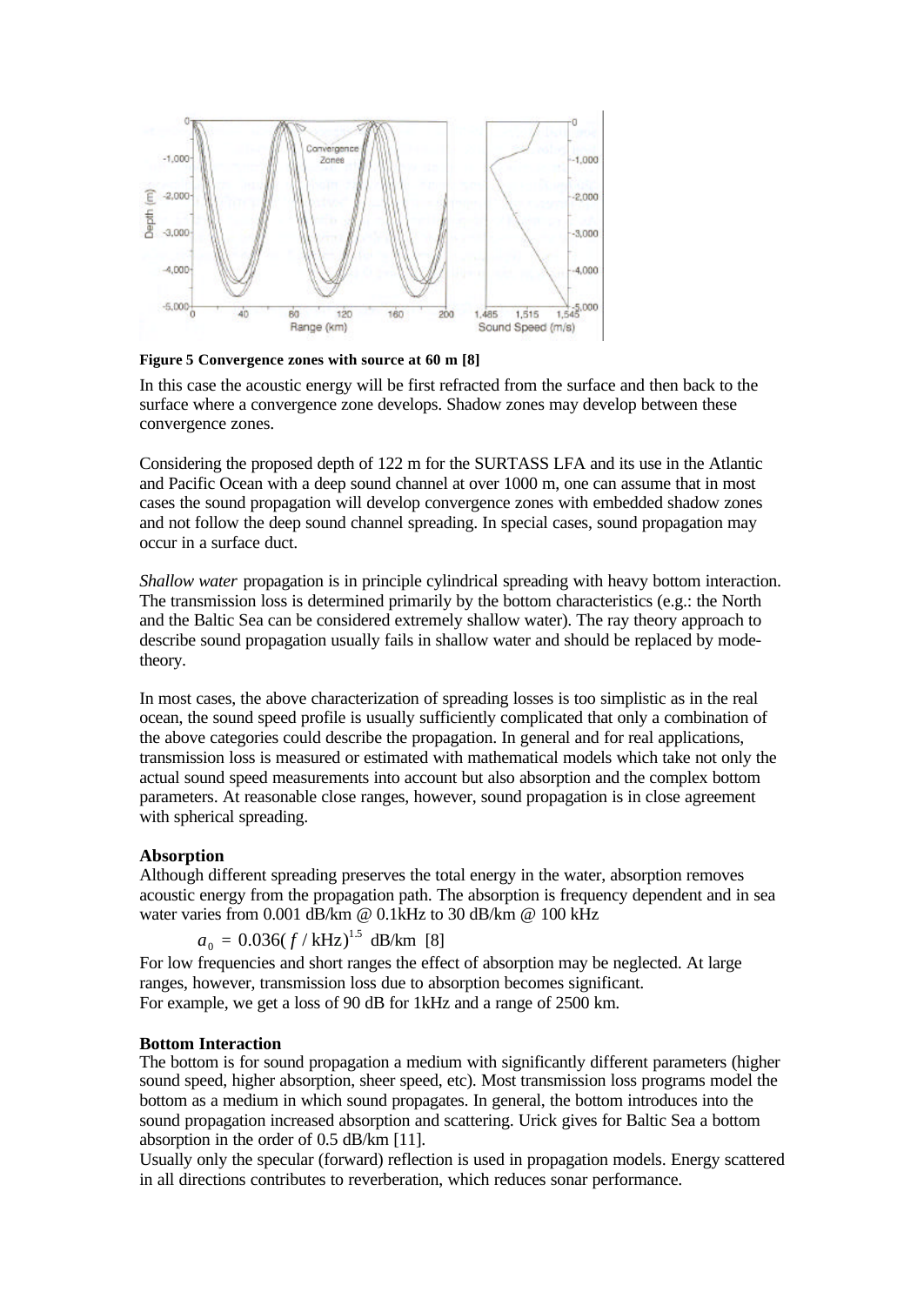## **Transmission loss modelling**

More realistic transmission loss models are based on the wave equation, which is a differential equation relating the space and time variables in an acoustic field. Models may assume range independence of the propagation medium (sound speed, bottom parameters) or a variation of these values (range-dependent). An example of a model output is given in the next figure



**Figure 6 Transmission loss modelling for Greece 96 stranding [1]**

## **Optimal frequency**

Early sound propagation modelling and transmission loss measurements show that LF sounds around 300 Hz are characterized by minimum transmission loss, as indicated in the next figure.



**Figure 7 Measured transmission loss from an unspecified area and sound speed profile [9]** This observation explains the interest in using low frequencies for long-range sonar systems.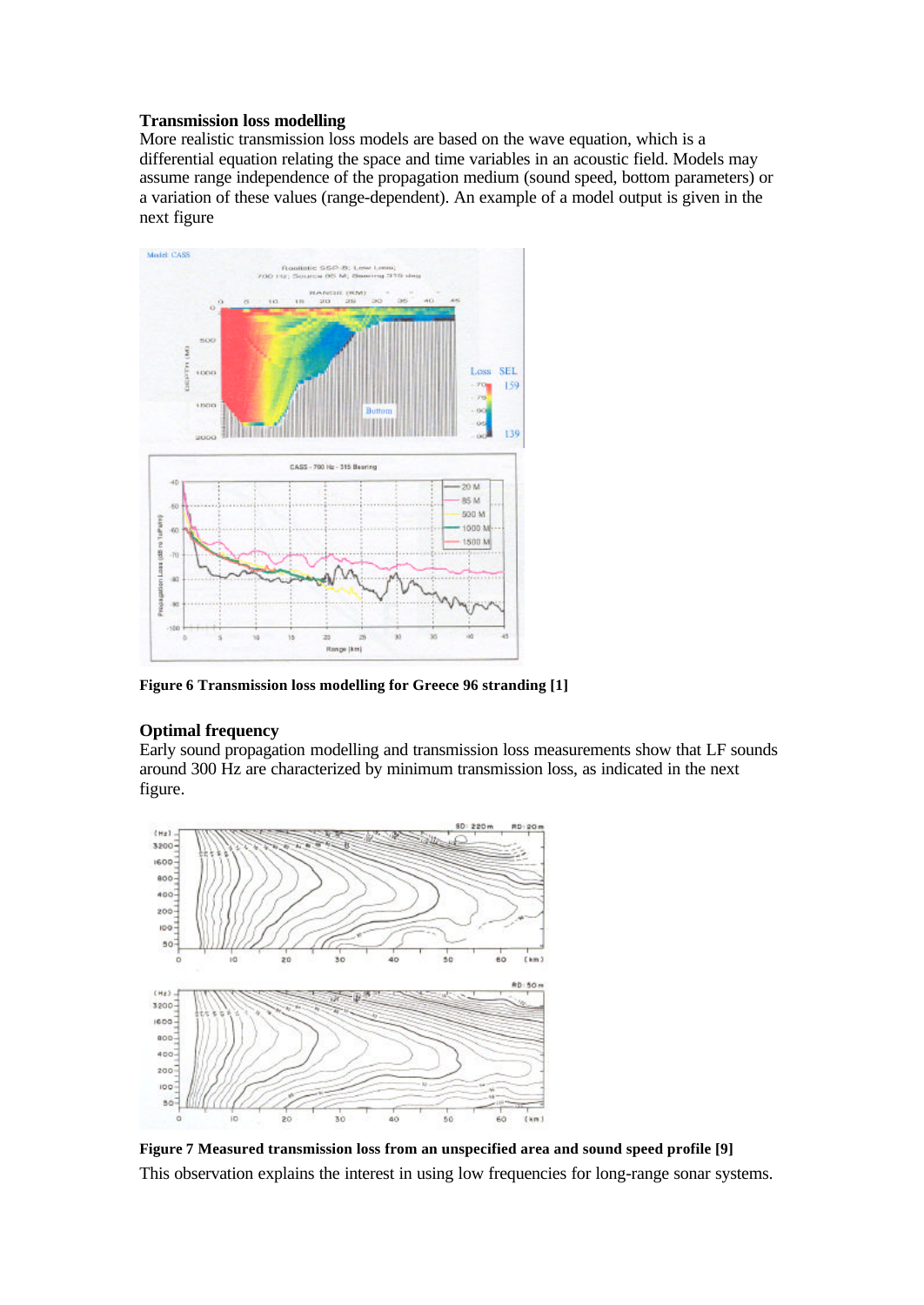# *Ambient noise*

Ambient noise is the term for underwater sound which in general cannot be attributed to individual sound source location, but is the statistical average of all possible sound sources and locations.

## **Natural background noise**

Biological noise from 12 Hz to over 100 kHz Earthquakes below 100Hz with a maximum around 10Hz

#### **Shipping noise**

Mainly Below 1 kHz with a maximum below 100Hz

## **Sea surface noise**

Increases with sea state and is maximum between 300 an 500 Hz

## **Local noise**

Mainly precipitation, lightning etc., with a spectrum including significant high-frequency components

In general, ambient noise may be considered omni-directional, i.e. noise from all directions with more or less equal intensity. Heavy shipping or ports produce a more directional noise field.

A summary of ambient noise values is given by the so-called Wenz curves. Strictly speaking, these values are only valid for the deep open ocean. The values are also spectral values, i.e. dB//uPa²/Hz. The use of these values for *NL* in the sonar equation requires also the use of *RD* the Recognition Differential or a correction for the receiver bandwidth.



**Figure 8 Wenz curves [7]**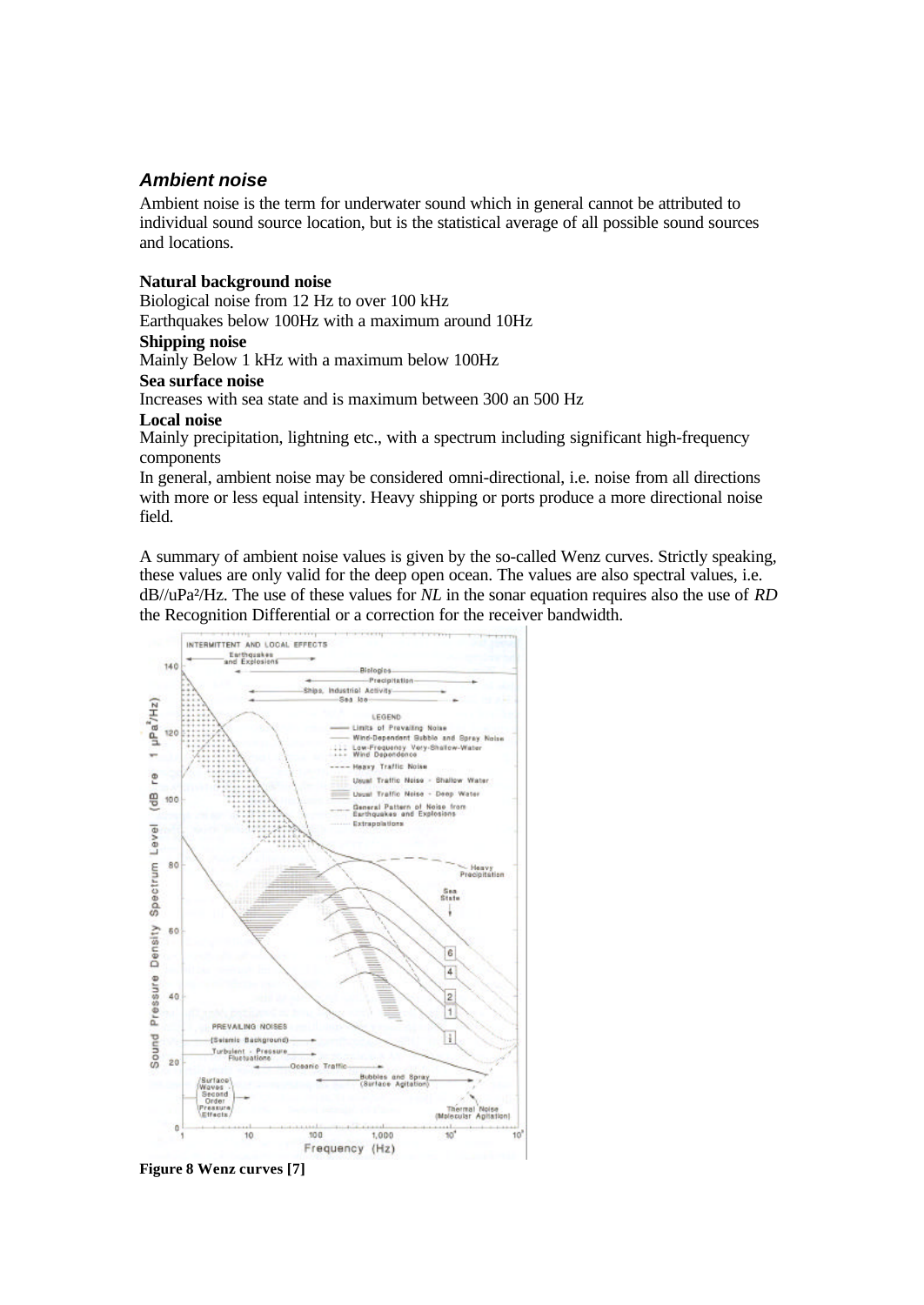## *Recognition differential*

The recognition differential is the ratio of signal power in the receiver bandwidth to the noise power in a 1 Hz band, required for detection at a preassigned level of correctness of the detection decision. For a probability of detection of 90% and a false-alarm probability of 0.01% and other assumptions on noise and processing, the recognition differential of an energy detector becomes [9]

$$
RD = 7 + 5\log_{10}(B) - 5\log_{10}(T)
$$

where

*T* is the pulse length

*B* if the receiver bandwidth

To estimate the receiver bandwidth of a marine mammal it may be assumed that the animal auditory system is a bank of constant-Q filters [10].

 $B =$ *Q*  $f_{0}$ 

Critical ratio tests with dolphins indicate that  $Q=15$  may be a reasonable assumption [10].

#### *Sound exposure, revisited*

To estimate the sound exposure the sonar equations

 $RL = SL - TL$ *SE = RL – NL + DI - RD*

are used with

SL=228 dB//uPa@1m (SLC TVDS LF), NL=60 dB//uPa<sup>2</sup>/Hz (Wenz curves sea state  $2, \sim 600$  Hz) DI=0 dB omni-directional receiver  $T=2 s$ B=40 Hz constant Q filter with  $f0=600$  and  $Q=15$ 

Assume, without comment on the validity, an expected receive level of 140 dB, the lower limit, where the SURTASS LFA OEIS expects "immediate obvious avoidance responses"[4], then the necessary transmission loss becomes *TL=SL-RL,* or *TL=*88 dB*.*

To relate the transmission loss to distance from the sound source, we consider 4 cases

| Spherical spreading:     | $R = 25$ km  |
|--------------------------|--------------|
| Cylindrical spreading:   | R=630,000 km |
| Modeled (20 m/figure 6): | $R = 38$ km  |
| Measurements (figure 7): | $R = 45$ km  |

It appears from measurements and modelling that cylindrical spreading would give totally erroneous results.

In order to know if the animal can detect (hear) the sound, the second equation is used, which gives:

*SE*=66.5 dB.

The received sound is therefore 66.5 dB above the masking level of the ambient noise.

The knowledge of the received level or signal access is not sufficient to asses the impact of sound exposure on marine mammals. It is necessary to include the biological significance of the sound on the target species, which is expected to depend also on frequency, bandwidth, signal duration and on the activity in which the animal is found (resting, foraging, etc). Richardson [7] suggests that biological significance depends on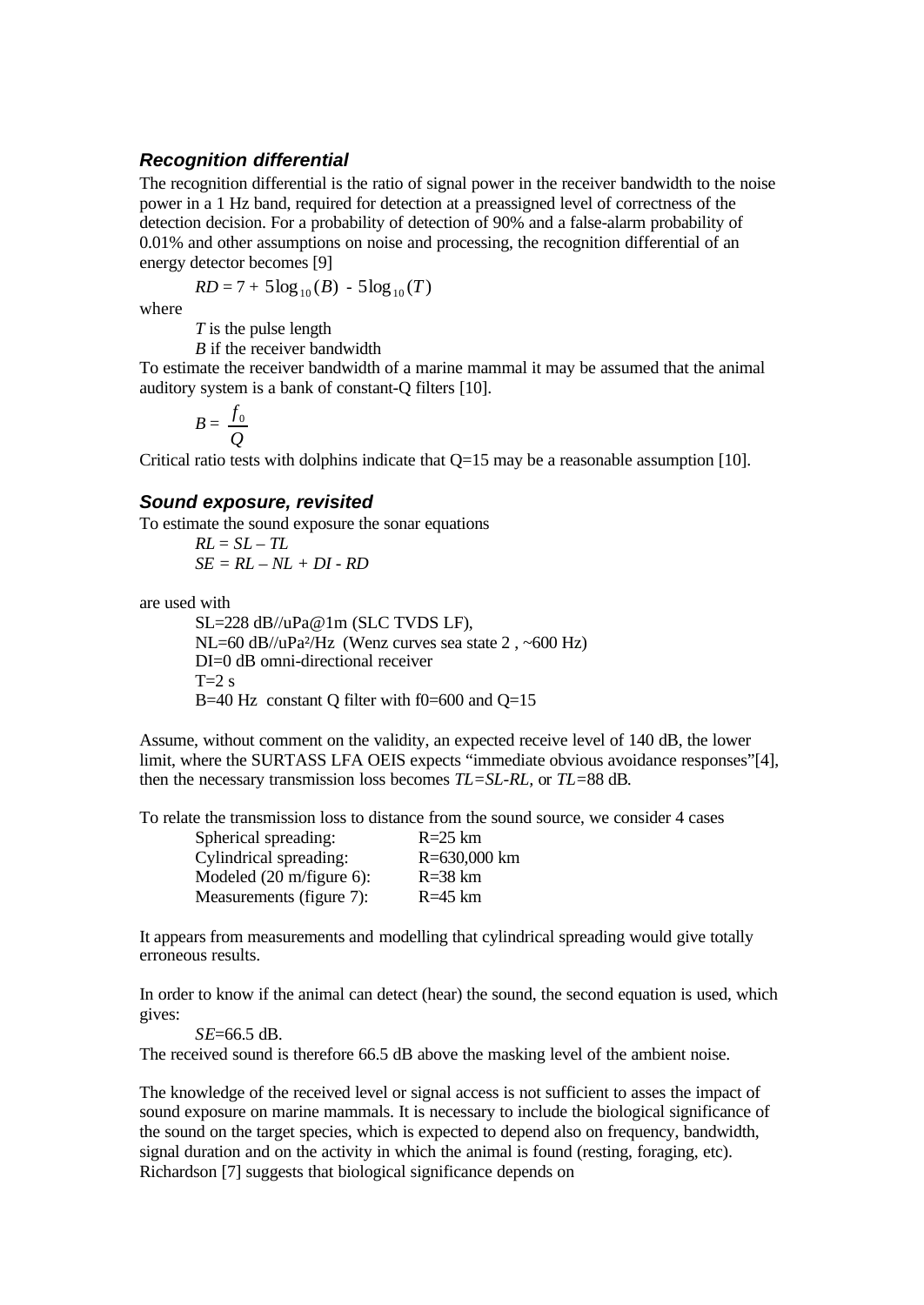- Area affected *versus* available habitat
- Auditory interference by masking
- Behavioural disruption
- Habituation *versus* continued responsiveness
- Long term exposure
- Cumulative exposure

In view of the pathological findings of the beaked whale mass strandings one should add to this list:

- Recovery from acoustically introduced traumas
- Cooperative reaction

The biological significance of sonar impacts and responses to sonar sound should be quantified in the same way as sound propagation is expressed, by a number. It may not be possible to address all relevant topics conclusively, but without being quantified (scientifically or politically) they may not be useful for risk assessment.

## *Risk assessment*

The final assessment of acoustic risk is the responsibility of the decision-makers. To facilitate the assessment process, in which the risk is related to competing requirements and politically weighted, it would be useful to base the assessment on a well-defined risk assessment procedure, which also allows quantification of the residual risk ("Restrisiko"). To reduce this residual risk further, special, on-scene, risk mitigation tools could and should be developed. This risk assessment procedure should be comprehensive and must include the assessment of biological significance. The procedure should also be robust enough to allow minor uncertainties in the knowledge applied.

Similarly, as the sonar equation may be used to assess the performance of sonar systems, risk assessment procedures should allow a proper decision, but as with the sonar equation, its use should be accompanied by scientific knowledge and support.

## *SACANTCEN research for acoustic risk mitigation*

Despite the fact that the analysis of the 96 Greece stranding failed to establish the causal relationship between the deployed sonar and the stranding of beaked whales, the NATO Undersea Research Centre (SLC) responded by implementing an acoustic risk mitigation policy. This risk mitigation policy applies to all SLC at-sea experiments and will be revised at regular intervals to reflect the advance of scientific knowledge. Since 1998, SLC has not been involved in any marine mammal stranding.

To support this risk mitigation policy, SLC initiated a research program SOLMAR (Sound Oceanography and Living Marine Resources). The objectives of this multi-national research program are to collect information relevant to acoustic risk mitigation for use by SLC and participating partners. Due to its scientific background the SLC activities concentrate mainly on oceanographic and acoustic research. To complement its own expertise, SLC seeks collaboration with research institutes, universities and NGO in all NATO countries. A major activity within the SOLMAR project is to carry out yearly sea trials denominated Sirena and Zifio, which focus on specific scientific questions. So far these sea trials have focused on the Ligurian Sea, within and outside the cetacean sanctuary, and on the Genoa canyon, a known Cuvier's beaked whale habitat. Integrated data from the Sirena and Zifio trials will allow correlation of cetacean locations with oceanographic, biological and hydrographic parameters. They support the SOLMAR project by seeking to establish a paradigm for monitoring and conservation of marine species by,

- Determining regions of high and low cetacean density through oceanographic,

biological and historical means and using this information as a basis for selecting regions for the conduct of acoustic trials where the likelihood of cetacean presence is low,